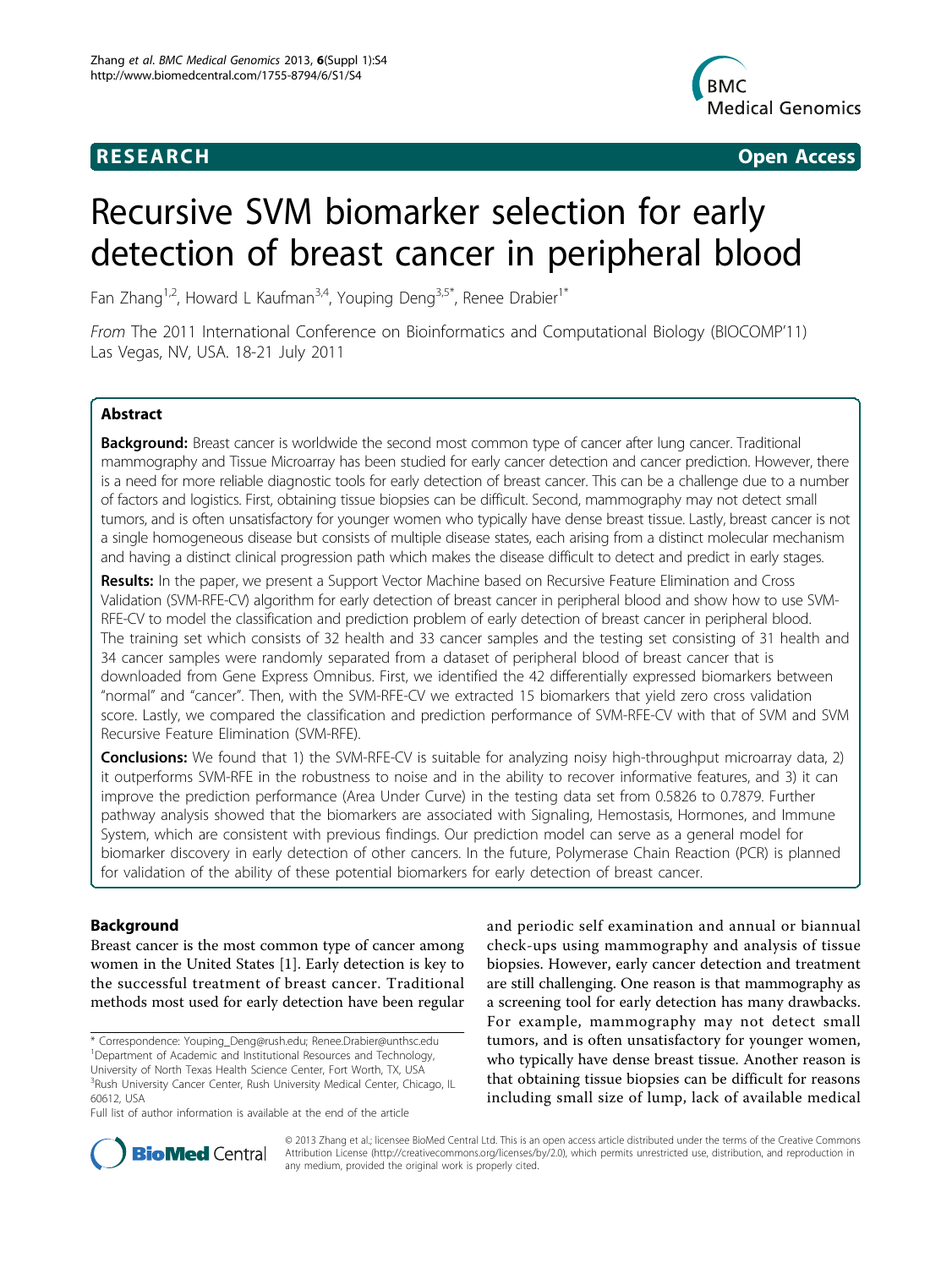<span id="page-1-0"></span>facilities, and patients' reluctance to undergo invasive procedures due to potential scaring and financial costs. Moreover, the fact that breast cancer is not a single homogeneous disease but consists of multiple disease states, each arising from a distinct molecular mechanism and having a distinct clinical progression path [[2\]](#page-9-0), makes the disease difficult to detect in early stages.

To address these issues, a novel and minimally invasive test that uses easily obtained peripheral blood for breast cancer detection has been developed [[3,4](#page-9-0)]. For example, Sharma et al. used microarrays and nearest-shrunken-centroid method to analyze the expression pattern of 1,368 genes in peripheral blood cells of 24 women with breast cancer and 32 women with no sign of this disease. The study found that a blood-based gene expression test can be developed to detect breast cancer early in asymptomatic patients [\[4](#page-9-0)]. Aaroe et al. collected peripheral blood from 67 breast cancer samples and 63 normal samples, identified a set of 738 differentially expressed probes, and achieved an estimated prediction accuracy of 79.5% with a sensitivity of 80.6% and a specificity of 78.3% [\[3\]](#page-9-0).

There is a need for more reliable diagnostic tools for early detection of breast cancer in peripheral blood which can achieve high prediction accuracy with as few genes as possible, and to reduce the required examination of a large number of genes which increases the dimensionality, computational complexity, and clinical cost of diagnosis [[5\]](#page-9-0).

Support Vector Machine Recursive Feature Elimination (SVM-RFE) approach for gene selection proposed by Guyon [\[6](#page-9-0)] is one of the most effective feature selection methods which has been successfully used in selecting informative genes for cancer classification. It is a backward selection approach that selects genes according to their influence (weight) on a support vector machine. First it calculates ranking criteria based on the SVM weights. Then it eliminates features with the smallest ranking criterion. Lastly it repeats the process until a highest classification accuracy is achieved.

SVM-RFE is used to find discriminate relationships within clinical datasets and within gene expression datasets created from micro-arrays of tumor versus normal tissues. However, the feature elimination method is sensitive to small perturbations of the training set. The features it extracts from training set might not have good prediction performance in an independent testing set. This is probably caused by overfitting which arises when 1) the number of features is large and the number of training patterns is comparatively small or 2) some regularities appear in the training data that do not appear in the test data. In order to avoid the overfitting and gain best prediction accuracy for the testing set, we built an SVM based on Recursive Feature Elimination and Cross Validation (SVM-RFE-CV) to extract optimal features.

We propose for the first time a multi-marker panel development solution for early detection of breast cancer in peripheral blood by using a SVM-RFE-CV, and show how to use SVM-RFE-CV to model the classification and prediction problem of early detection of breast cancer in peripheral blood.

We compared the classification and prediction performance of SVM-RFE-CV with that of SVM and SVM Recursive Feature Elimination (SVM-RFE) and found that 1) the SVM-RFE-CV is suitable for analyzing noisy high-throughput microarray data, 2) it outperforms SVM-RFE in the robustness to noise and in the ability to recover informative features, and 3) it can improve the prediction performance (Area Under Curve) in the testing data set from 0.5826 to 0.7879.

## Materials and methods

## Peripheral blood data collection

We downloaded the 130 samples of peripheral blood data through the GEO database, which are publically available with the accession number GSE16443 [[3\]](#page-9-0) and were collected to originally determine the potential of gene expression profiling of peripheral blood cells for early detection of blood cancer. It consists of 130 samples with 67 cases and 63 controls. We randomly divided the 130 samples into two groups: group A as a training set and group B as a testing set (Table 1).

## Normalization

Normalization per sample was used to normalize the data. First, log ratio base 2 transformation was used to transform the data. And then for each probe the median of the log summarized values from all the samples were calculated and subtracted from each of the samples.

## Linear mixed model

We used the ABI Human Genome Survey Microarray Version 2 to manage and map probe IDs. A full factorial model was used to represent the fixed effect and the random effect which are used to account for group and probe. The expression log ratios value is the final quantity that is fit by a separate analysis of the variance (ANOVA) statistical model for each probe as  $y_{il}$  using the following:

$$
\gamma_{ij} = \mu + T_i + S_j + \varepsilon_{ij}
$$

## Table 1 statistics of samples

|              | #health | #cancer | #total |
|--------------|---------|---------|--------|
| Training set | 32      | 33      | 65     |
| Testing set  | 31      | 34      | 65     |
| Total        | 63      | 67      | 130    |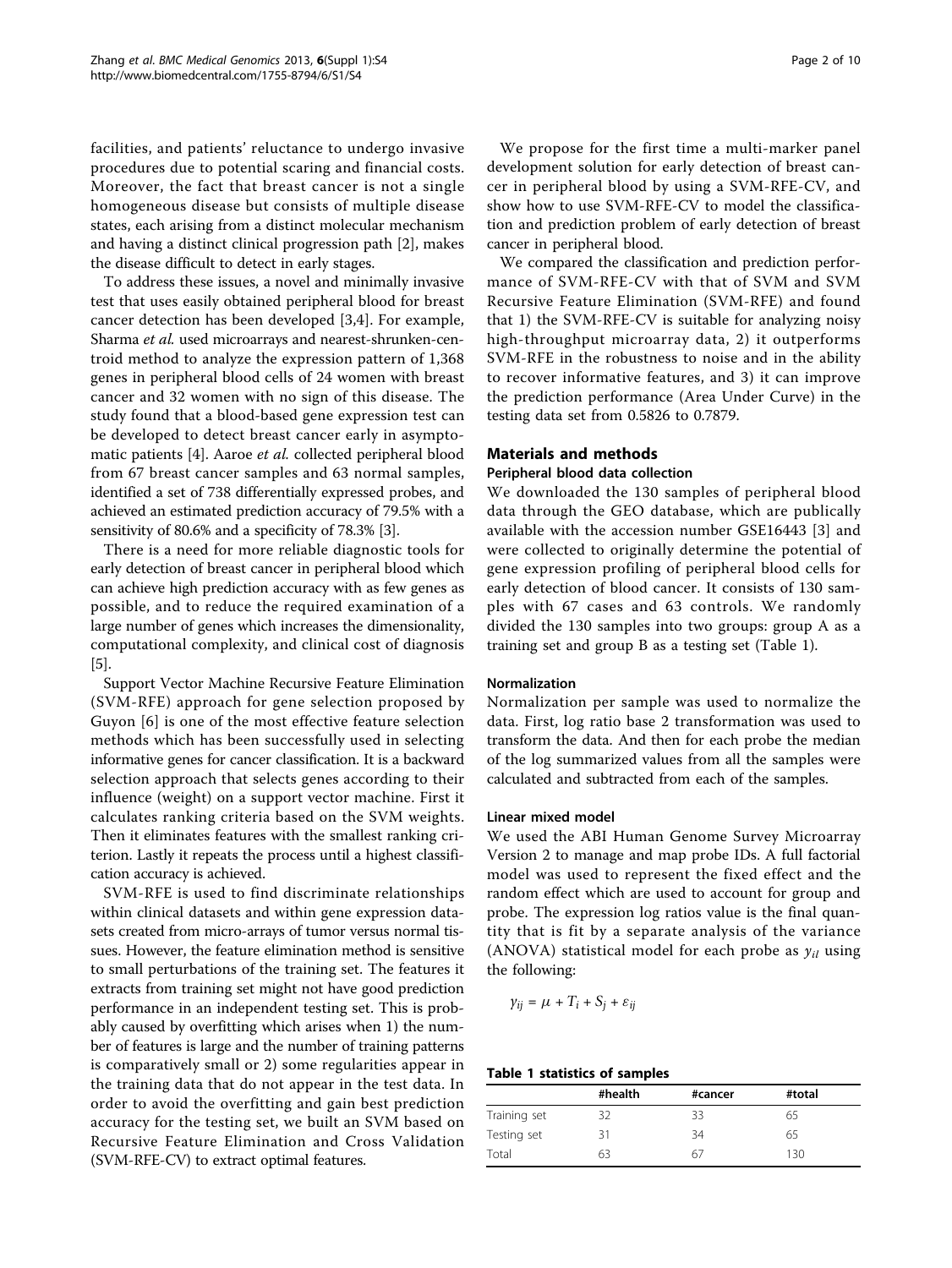where  $S_j \in N(0, \sigma_1^2)$ ,  $\varepsilon_{ij} \in N(0, \sigma^2)$ . Here,  $\mu$  is the mean expression value,  $T_i$  is the fixed group effect (caused by the experimental conditions or treatments being evaluated),  $S_i$  is the random sample effect (random effects from either individual biological samples or sample preparations), and  $\varepsilon_{ii}$  is the within-groups errors. All random effects are assumed independent of each other and independent of the within-groups errors  $\varepsilon_{ii}$ .

## **Statistics**

Statistical Significance was measured by a three-step method. First, we conducted the above linear mixed model to obtain the p value of the significance for the group effect. Then we calculated the FDR adjusted p value. Lastly, we calculated the FDR q value using the Storey-Tibshirani method [[7](#page-9-0)]. We chose a significance screening filter  $(q < 0.01)$  to select genes of which we estimated significant differences in the health and breast cancer samples. The False Positive Rate (FPR), or expected proportion of false positive among the proteins with declared changes, is  $FPR = \text{qvalue} \times \text{number of the genes}$ with declared changes.

## Support Vector Machine

The classification problem of breast cancer can be restricted to consideration of the two-class problem without loss of generality (breast cancer and normal). We developed a Support Vector Machine Recursive Feature Elimination(SVM-RFE) method [[6](#page-9-0)] based on Cross-Validation (CV) (SVM-RFE-CV) to eliminate features for breast cancer from peripheral blood. And then we built a classifier based on the selected features and applied the classifier to predict breast cancer from peripheral blood in an independent testing set.

Consider the problem of separating the set of training patterns belonging to two separate classes (1, breast cancer; -1, normal), D = { $(x_1, y_1)$ ,...,  $(x_1, y_1)$ },  $x \in \mathbb{R}^n$ ,  $y \in \{-1, 1\}$  with a hyperplane  $\langle w, x \rangle + b = 0$ . The set of patterns is said to be optimally separated by the hyperplane if it is separated without error and the distance between the closest pattern to the hyperplane is maximal. Without loss of generality it is appropriate to consider a canonical hyperplane [[8\]](#page-9-0), where the parameters w, b are constrained by  $\min_{i} | < w, x_i > +b| = 1$ . That is, the norm of the weight vector should be equal to the inverse of the distance, of the nearest point in the data set to the hyperplane. A separating hyperplane in canonical form must satisfy the following constraints:  $y_i[\langle w, x_i \rangle + b] \ge 1 - e_i$ ,  $i = 1, ..., l$ . Therefore, according to the structural risk minimization inductive principle, the training of an SVM is to minimize the guaranteed risk bound,  $\min_{w,b,e} \phi(w,b,e) = \frac{1}{2}W^{T}W + \frac{1}{2}$  $\frac{1}{2}C \sum_{i=1}^{1} e_i^2$ , subject to the constraints  $y_i$ [< $w$ ,  $x_i$  > + b] ≥ 1 -  $e_i$ , i = 1, ..., l.

The above optimization problem can be used in a linear recognition problem, but in this case, the classification problem is nonlinear. To solve the nonlinear classification problem, we can map first the training data to another feature space F via a nonlinear map  $\phi$ :  $\mathbb{R}^n \to F$  and then perform the above computations in F. We used Gaussian radius basis function (RBF) kernels function for SVM.

# Recursive feature elimination(SVM-RFE) method based on cross-validation

SVM-RFE was introduced by Guyon et al. for selecting genes from microarray data analysis for cancer classification [[6\]](#page-9-0). It includes four steps: 1) Train an SVM on the training set; 2) calculate ranking criteria based on the SVM weights; 3) Eliminate features with the smallest ranking criterion; and 4) Repeat the process. The feature elimination method is sensitive to small perturbations of the training set. The features it extracts from training set might not have good prediction performance in an independent testing set. Therefore, we adopted leaveone-out cross validation method to improve the stability and robustness of SVM-RFE. In addition, we chose  $|W|$ as ranking criteria instead of  $W^2$  in the SVM-RFE-CV algorithm. The SVM-RFE [[6\]](#page-9-0) chose  $C_i = W_i^2$  as ranking criteria and eliminates the feature with smallest ranking criterion. The original optimization equation in SVM actually depends on the absolute value of weight  $|W|$ . Substituting  $\frac{1}{2}W^2$  for  $|W|$  can change the non-convex optimization to a quadratic programming optimization which is more easy to solve mathematically. But when we loop the feature elimination based on leave-one-out cross-validation,  $\frac{1}{2}W^2$  loses its advantages over  $|W|$  on convexity of optimization. And  $|W|$  has bigger ranking criteria than  $\frac{1}{2}W^2$ , which makes optimization selection more accurate. Therefore, we chose  $|W|$  as ranking criteria in the SVM-RFE-CV algorithm.

The SVM Recursive Feature Elimination method based on Cross-Validation (SVM-RFE-CV) is described as follows:

 $k = K$ ; #Select All features

for (i in 1:n)  $\#n$  is the sample size

{ Build a SVM using the ith sample as testing set and others as training set;

Calculate the feature weight Wi and the error rate Ei; }

Sum up weights:  $W = sum(abs(Wi))$ ; Sum up error rates:  $E = sum(Ei)$ ;  $E0 = E$ ; while  $(E < E0)$ 

{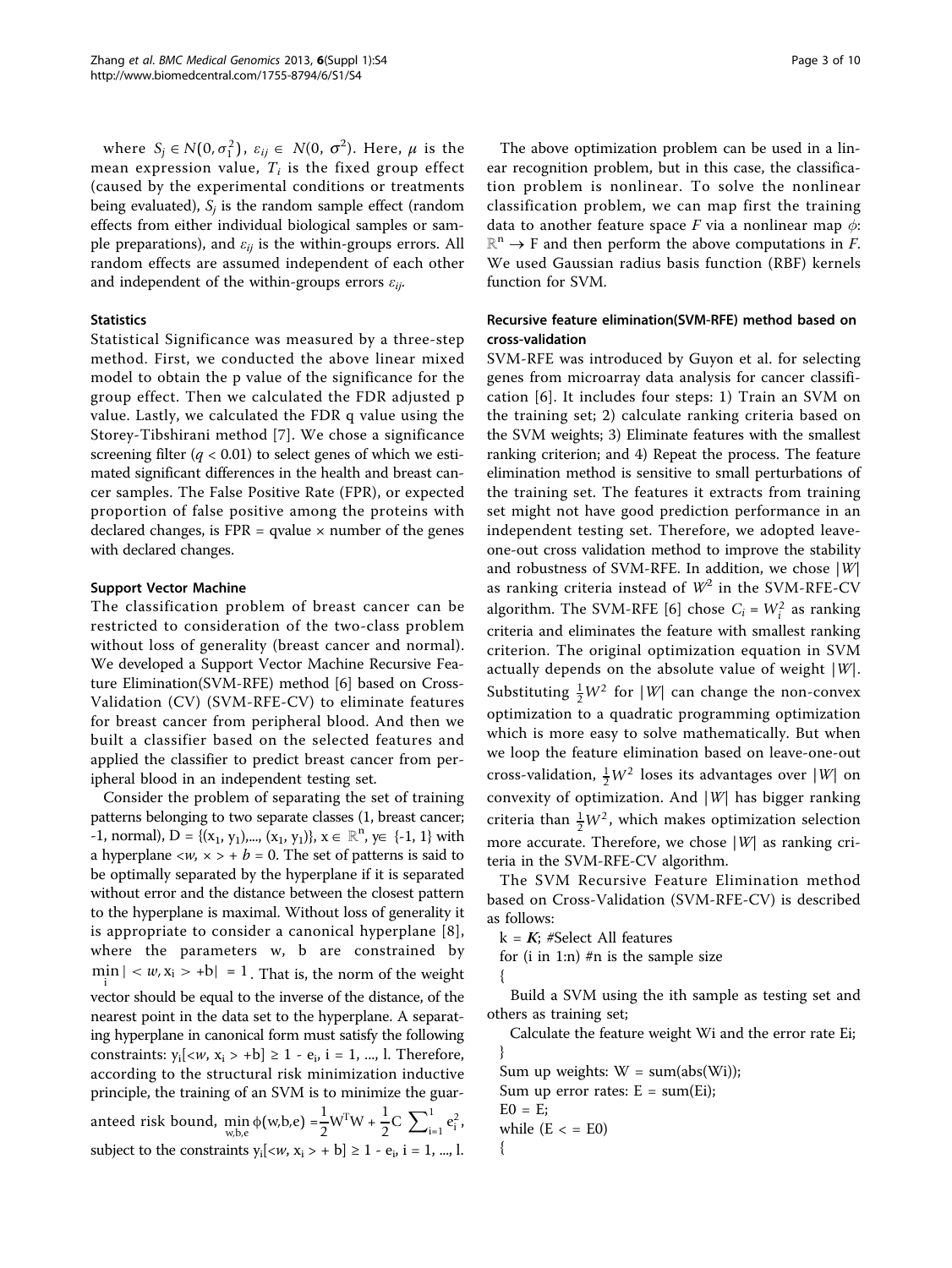$E0 = E$ ;

rkw = rank(W); #rank the feature score

 $k = k[which(rkw > 1)];$  # remove features with lowest feature score

for (i in 1:n)

{

Build a SVM using the ith sample as testing set and others as training set;

Calculate the feature weight Wi and the error rate Ei;

} Sum up weights:  $W = sum(abs(Wi))$ ;

Sum up error rates:  $E = sum(Ei)$ ;

}

The error rate is calculated by 1 minus accuracy. All error rates for the n cross validations are summed up as determination of loop iterations.

# Enumeration method for validation

The enumeration method based on feed forward neural network was built to identify optimal biomarkers panel by us [\[9](#page-9-0)]. Similarly, we designed an enumeration method based on SVM to verify whether the biomarkers panel identified by the SVM-RFE-CV in the training set has still best prediction performance for the testing set.

We randomly chose M combinations of N (for example  $M = 100,000$  when  $N = 15$  for fifteen-marker panel) out of all the 42 genes differentially expressed in the training set and built M SVMs. In order to find the optimal classifier, we presented an enumeration method that measures the area under the curve (AUC) for Receiver Operating Characteristics (ROC). First, we trained the M SVMs in the training set with five-fold cross-validation. Then, we measured the AUC for each of the M combinations in the testing set. Lastly, the combinations were ranked by

 $rank_C = AUC(SVM_C, T)$ ,

where AUC is the area under the ROC curve of SVM prediction, SVM is the trained classifier, C is one of M combinations of picking N out of the 42 genes, and T is the testing set.

# Cross-validation

k-fold cross-validation was used to increase the number of estimates and improve the accuracy of the prediction model by avoiding the over-fitting. In k-fold cross-validation, the original sample is randomly partitioned into k subsamples. Of the k subsamples, a single subsample is retained as the validation data for testing the model, and the remaining k-1 subsamples are used as training data. The cross-validation process is then repeated k times, with each of the k subsamples used exactly once as the validation data. The k results from the folds then can be averaged to produce a single estimation. The advantage of this method over repeated random sub-sampling is that all observations are used for both training and validation, and each observation is used for validation only once. If k equals the sample size, this is called leave-one-out cross-validation.

# Performance measurements

The following five measurements were involved in our evaluation: (1) Sensitivity (also called recall), the proportion of actual positive pairs which are correctly identified; (2) Specificity, the proportion of negative pairs which are correctly identified; (3) Precision, the probability of correct positive prediction; (4) Accuracy, the proportion of correctly predicted pairs; and (5) Area Under the Curve.

Sensitivity = 
$$
\frac{TP}{TP + FN}
$$
  
\nSpecificity = 
$$
\frac{TN}{TP + FP}
$$
  
\nPrecision = 
$$
\frac{TP}{TP + FP}
$$
  
\nAccuracy = 
$$
\frac{TP + TN}{TP + TN + FP + FN}
$$

# Pathway analysis

We performed the pathway analysis using the databases: Integrated Pathway Analysis Database (IPAD) [http://](http://bioinfo.hsc.unt.edu/ipad/) [bioinfo.hsc.unt.edu/ipad/](http://bioinfo.hsc.unt.edu/ipad/)[\[10](#page-9-0)].

# Results

We downloaded from the Gene Expression Omnibus (accession number GSE16443) [\[3](#page-9-0)] the 130 samples with 67 breast cancer and 63 healthy women. After we randomly divided the 130 samples into two groups, group A as training set and group B as testing set (Table [1\)](#page-1-0), we obtained 32 health samples and 33 cancer samples in the training set and 31 health samples and 34 cancer samples in the testing set. No data from the testing set were utilized in 1) identification of peripheral blood markers or 2) development of the SVM model.

We obtained 42 markers in the training set with qvalue < 0.01. An SVM model was built on all the 42 markers in the training set. We obtained a high performance (AUC = 0.98, precision = 97.0%, accuracy = 98.4%, sensitivity = 100.0%, specificity = 96.9%) for the training set but a low performance (AUC =  $0.56$ , precision =  $58.8\%$ , accuracy = 56.9%, sensitivity = 58.8%, specificity = 54.8%) for testing set (Table [2](#page-4-0)). The result shows that using all markers as a predictor can achieve satisfactory prediction accuracy only for training set but not for the testing set. This is probably caused by overfitting which arises when 1) the number of features is large and the number of training patterns is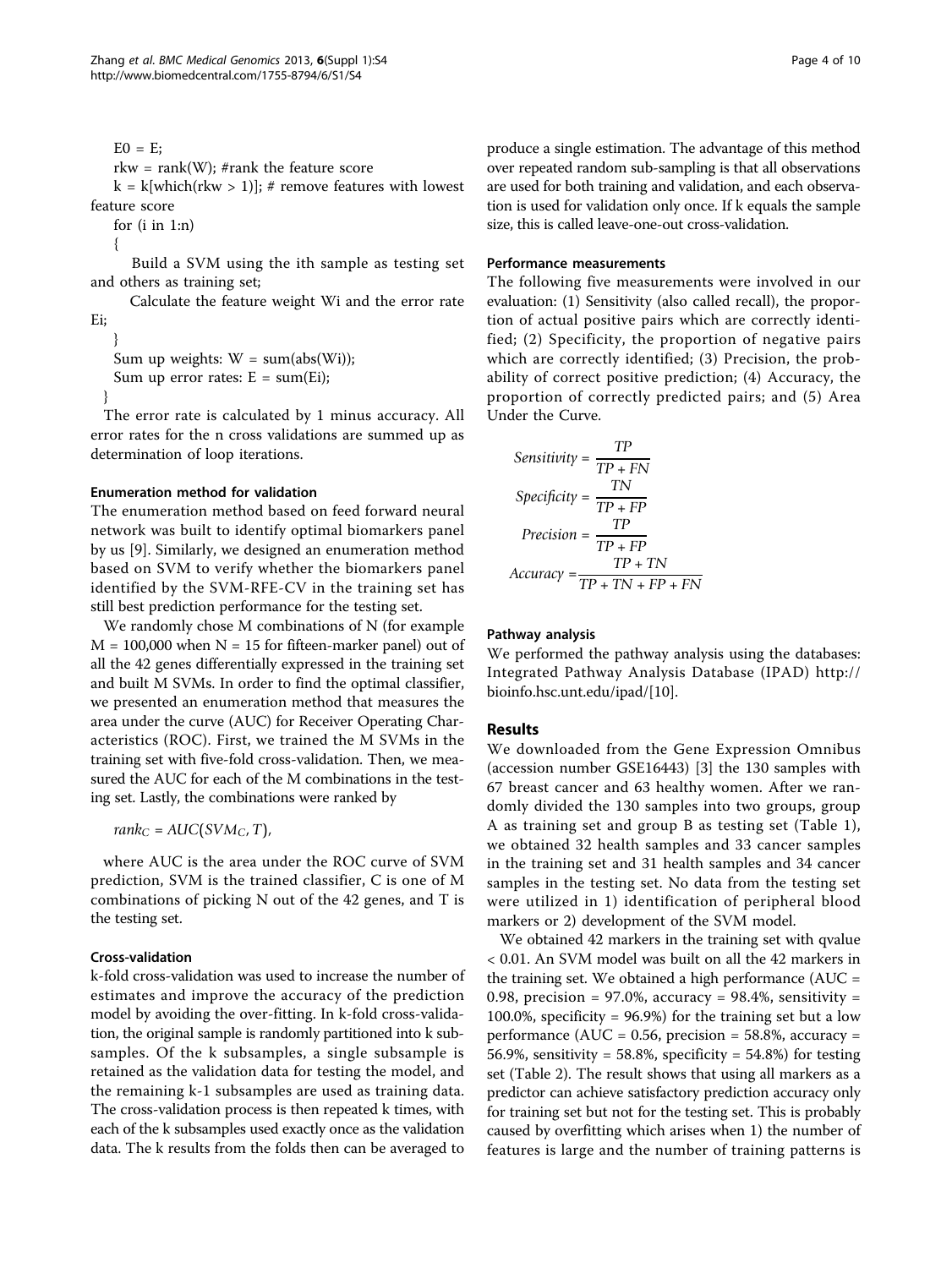| Measure     | <b>SVM</b>          |                    | <b>SVM-RFE</b>      |                    | <b>SVM-RFE-CV</b>   |                    |  |
|-------------|---------------------|--------------------|---------------------|--------------------|---------------------|--------------------|--|
| #genes      | 42                  |                    | 18                  |                    |                     | 15                 |  |
|             | <b>Training set</b> | <b>Testing set</b> | <b>Training set</b> | <b>Testing set</b> | <b>Training set</b> | <b>Testing set</b> |  |
| Precision   | 97.0%               | 58.8%              | 100%                | 71.4%              | 100%                | 74.29%             |  |
| Accuracy    | 98.4%               | 56.9%              | 100%                | 70.8%              | 100%                | 73.85%             |  |
| Sensitivity | 100.0%              | 58.8%              | 100%                | 73.5%              | 100%                | 76.47%             |  |
| Specificity | 96.9%               | 54.8%              | 100%                | 67.7%              | 100%                | 70.97%             |  |
| <b>AUC</b>  | 0.98                | 0.56               | 1.0                 | 0.75               | 1.0                 | 0.80               |  |

<span id="page-4-0"></span>Table 2 performance comparison of SVM, SVM-RFE, and SVM-RFE-CV

comparatively small or 2) some regularities appear in the training data that do not appear in the test data. In order to avoid the overfitting and gain best prediction accuracy for the testing set, we built an SVM based on Recursive Feature Elimination and Cross Validation (SVM-RFE-CV) to extract optimal features. We show in Figure [1](#page-5-0) the automatic tuning of number of features selected with the recursive feature elimination and the leave-one-out crossvalidation. Training of the SVM-RFE-CV was performed using radius basis function (RBF) kernels function and leave-one-out cross-validation. Cross-validation scores were calculated to help evaluate the predictive performance of features selected by SVM-RFE-CV. The crossvalidation scores is defined as number of false discovery which can be calculated by

## *cross* − *validation score* = *Error Rate* ∗ *number of sample size*.

The best cross-validation score with the least number of features occurs when the number of features is equal to 15 (Figure [1\)](#page-5-0). The heatmap of the 15-marker panel for the testing set is shown in Figure [2.](#page-6-0) 26 out of 32 cancer samples and 22 out of 31 normal samples were correctly predicted.

Table [3](#page-7-0) shows the direction and strength of expression changes for the 15 biomarkers. Some markers and their association with cancer already have been reported. For example, NOD1 is a cytosolic protein that senses mesodiaminopimelic acid-containing ligands derived from peptidoglycan and plays a role in host responses to invasive bacteria. Da et al. used Cell lines derived from the human breast cancer epithelial cell line (MCF-7) to characterize a pathway linking NOD1 to the growth of estrogen-sensitive tumors in a severe combined immune deficiency (SCID) mouse xenograft model. They found that the absence of NOD1 correlates with tumor growth, an increased sensitivity to estrogen-induced cell proliferation, and a failure to undergo NOD1-dependent apoptosis in the MCF-7 cells and conversely, overexpression of NOD1 in MCF-7 cells results in inhibition of estrogen-dependent tumor growth and reduction of estrogen-induced proliferative responses in vitro [[11](#page-9-0)].

Left-right determination factor 2 (LEFTY2) encodes a member of the TGF-beta family of proteins. The encoded

protein is secreted and plays a role in left-right asymmetry determination of organ systems during development. The protein may also play a role in endometrial bleeding which is one of the most common manifestations of gynecologic diseases. Hernandez et al. found that promoters of LEFTY2 were differentially methylated in breast cancer samples relative to corresponding surrounding tissue [\[12\]](#page-9-0).

Xie et al. observed overexpression of CTGF, WISP1, CYR61, and NOVH in primary breast tumors. They found significant associations between WISP1 mRNA levels versus stage, tumor size, lymph node, and HER-2/neu overexpression with statistical univariate analysis. Their results suggested that CTGF, WISP-1, and CYR61 might play a role in the progression of breast cancer and might serve as a valuable tool for monitoring tumor status of breast cancer patients [[13\]](#page-9-0). Davies et al. analyzed the expression of the three WISP molecules at the mRNA and protein levels in a cohort of 122 human breast tumors and 32 normal breast tissues, and their correlations with patients' clinical outcomes. WISP1 transcripts were found in lower levels in node-positive tumors compared with node-negative tumors ( $P < .05$ ); were lower in patients with a moderate  $(P = .01)$  and poor Nottingham Prognostic Index prognosis ( $P < .05$ ) compared with good prognostic groups; were of significantly lower level in grade 3 differentiated tumors ( $P < .05$ ) compared with grade 1; and were of lower levels in patients who developed metastasis and died from breast cancer-related causes ( $P < .05$  in both comparisons). They concluded that WISP-1 seemed to act as a tumor suppressor, WISP-2 as a factor that stimulates aggressiveness; and WISP-3 has no definable beneficial or detrimental role [\[14\]](#page-9-0).

FABP1 encodes the fatty acid-binding protein found in liver. Hammamieh et al. showed that blocking the expression of FABP1 resulted in remarkable effects on apoptosis and cell proliferation of prostate cancer cell lines [\[15\]](#page-9-0) and FABP1 and intestine fatty acid binding proteins was upregulated in breast cancer cell lines [\[16\]](#page-9-0).

Sala et al. studied PLCG1 and its role in breast cancer metastasis and discovered this gene can promote cancer metastasis and subsequently blocking it stopped cancer from spreading. They showed that down-regulation of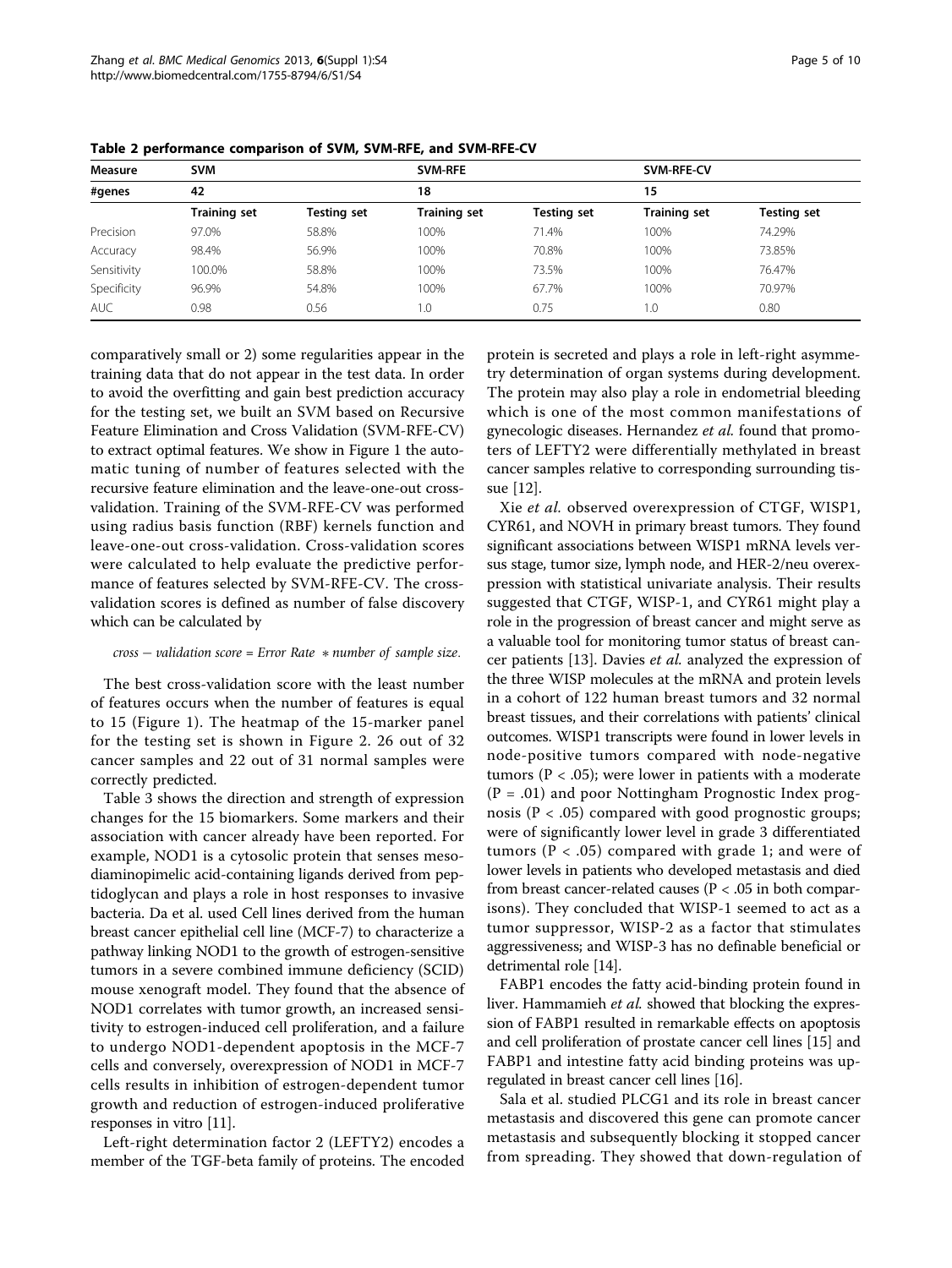<span id="page-5-0"></span>

PLCgamma1 expression severely impaired activation of the small GTP-binding protein Rac and cell invasion in breast cancer cell lines and U87 in vitro. In addition, they found an increase of PLCgamma1 expression in metastasis compared with the primary tumor in 50% of 60 breast cancer patients' tissues analyzed. They suggested that PLCgamma1 inhibition had a therapeutic potential in the treatment of metastasis dissemination [\[17\]](#page-9-0).

Arteaga et al. determined the relative content of PLCgamma 1 in primary human mammary carcinomas and in nonmalignant mammary tissues. They detected considerably higher levels of PLC-gamma 1 protein in the majority of carcinomas and in one of two benign fibroadenomas compared to normal breast tissues by Western blot and immunohistochemistry. They also detected the presence of phosphotyrosine on PLC-gamma 1 in 18 of 21 carcinomas that contained high levels of PLC-gamma 1. They found that all carcinomas in which tyrosine phosphorylated PLC-gamma 1 was present also expressed detectable levels of the epidermal growth factor receptor or erbB-2, two tyrosine kinases known to phosphorylate this enzyme. They concluded that

increased levels of receptor tyrosine kinases and a direct tyrosine phosphorylation substrate could be linked with a high percentage of mammary carcinomas and amplify two successive steps in a signal transduction pathway [[18\]](#page-9-0).

Pathway analysis shows the pathways linked with the fifteen-marker panel are signaling, hemostasis, hormone, and immune system (Additional file [1\)](#page-8-0), which are consistent with previous findings [[3](#page-9-0)].

The confusion matrix and common performance metrics for both the training data set and testing data set for the 15-marker panel is shown in Table [4.](#page-7-0) Although the final accuracy is 73.85% but can be considered as an improvement if compared to the original accuracy 56.9%. In addition, the AUC, a comprehensive measurement of sensitivity and specificity, is improved markedly from 0.56 to 0.8 (Figure [3](#page-8-0) and Table [4\)](#page-7-0).

In order to validate our prediction method, we compared the ROCs for the 15-marker panel determined by the SVM-RFE-CV with the ROCs for 4 best randomly selected 15-marker panels and 4 worst randomly selected 15-marker panels from the 42 candidate biomarkers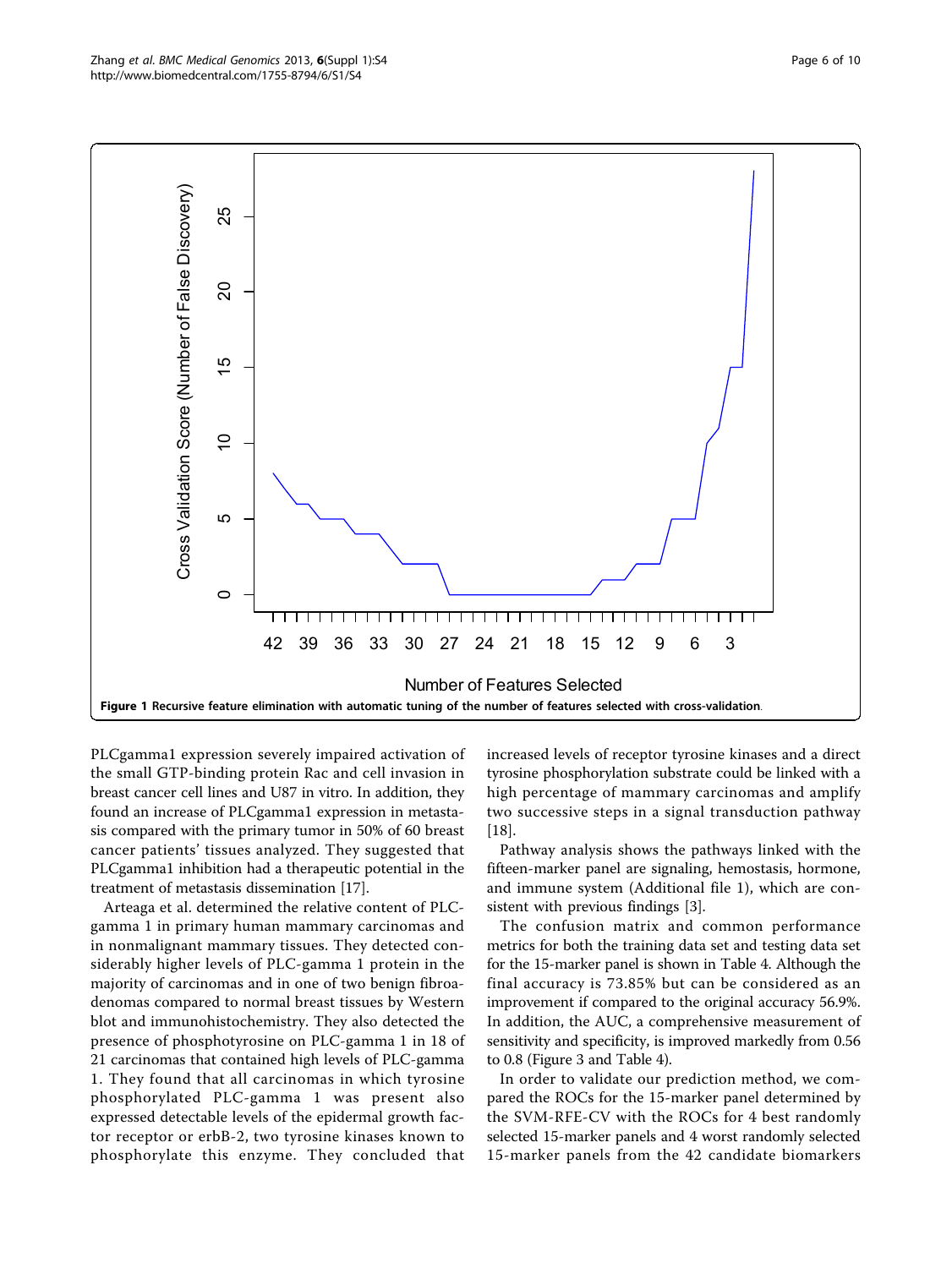(Figure [3\)](#page-8-0) using the Enumeration Method for Validation described in the method section. As shown in the Figure [3,](#page-8-0) the 15-marker panel determined by the SVM-RFE-CV (red solid line) has best sensitivity-specificity-tradeoff

performance than others chosen randomly from 42 candidate biomarkers.

We also compared the classification and prediction performances of the three algorithms: SVM, SVM-RFE,

<span id="page-6-0"></span>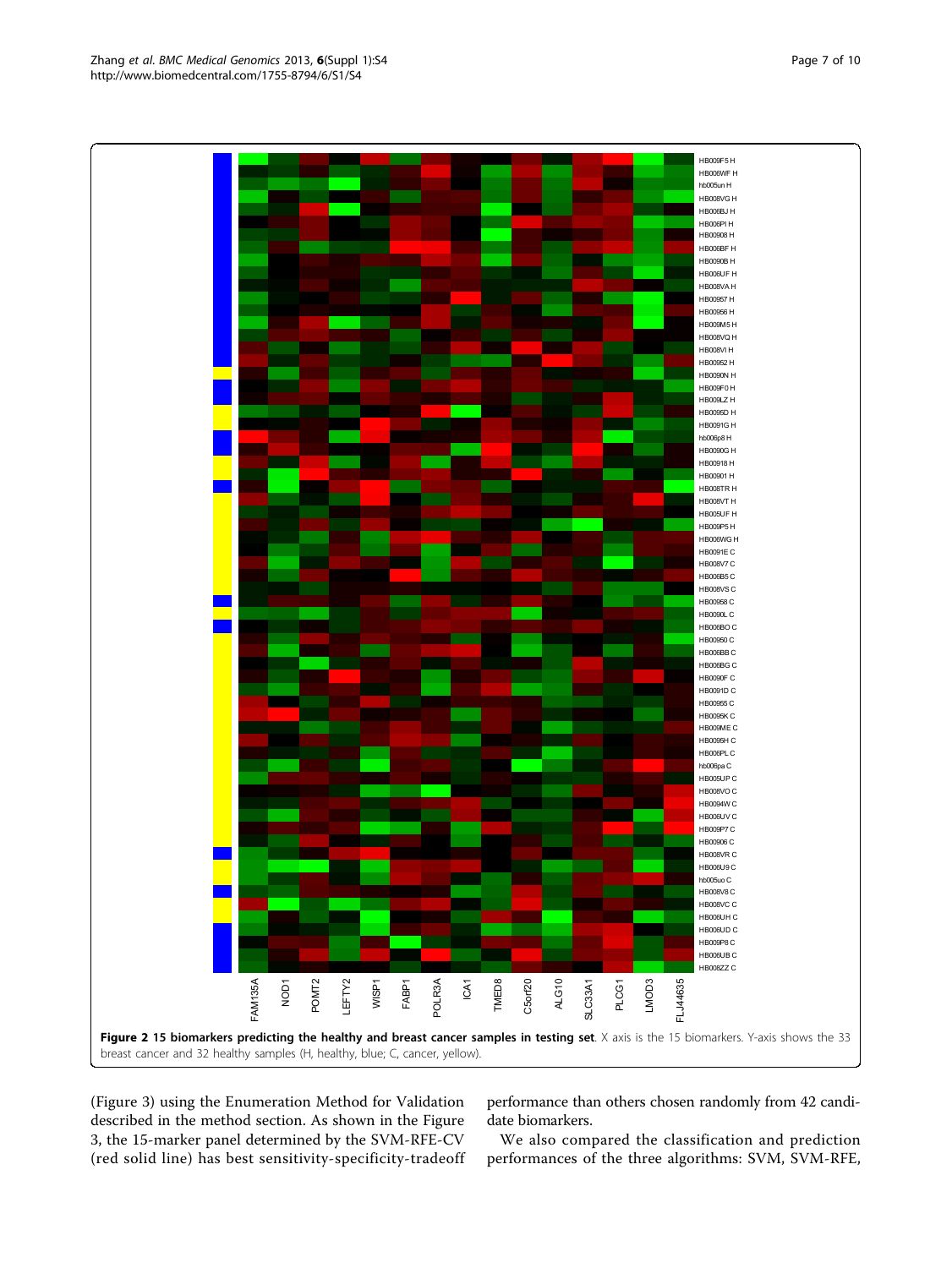| ProbelD | Genesymbol        | GenelD | direction | qvalue  |
|---------|-------------------|--------|-----------|---------|
| 131318  | <b>FAM135A</b>    | 57579  | up        | 0.00775 |
| 134303  | NOD1              | 10392  | down      | 0.00995 |
| 146885  | POMT <sub>2</sub> | 29954  | down      | 0.00459 |
| 154366  | LEFTY2            | 7044   | up        | 0.00928 |
| 155372  | WISP1             | 8840   | down      | 0.00197 |
| 162446  | FABP1             | 2168   | up        | 0.00735 |
| 167465  | POLR3A            | 11128  | down      | 0.00754 |
| 167529  | ICA1              | 3382   | down      | 0.00368 |
| 172360  | TMED8             | 283578 | up        | 0.00582 |
| 189547  | C5orf20           | 140947 | down      | 0.00941 |
| 206647  | ALG10             | 84920  | down      | 0.00050 |
| 210406  | SLC33A1           | 9197   | down      | 0.00483 |
| 211808  | PLCG1             | 5335   | down      | 0.00317 |
| 222602  | LMOD3             | 56203  | up        | 0.00508 |
| 230936  | FLJ44635          | 392490 | up        | 0.00773 |

<span id="page-7-0"></span>Table 3 gene expressions changes in 15-marker panel.

and SVM-RFE-CV (Table [2](#page-4-0)). All the three algorithms can have high performance for the training. The performances of SVM-RFE and SVM-RFE-CV for the training set are the same. But there are differences in the number of genes and the performance for the testing set between the three algorithms. The SVM method has no function of feature elimination. The number of genes selected by SVM-RFE-CV is lower than that selected by SVM-RFE. In the testing set, the performance of SVM-RFE-CV is better than SVM-RFE.

We further evaluated our multi-marker panel prediction performance by comparing our results with prediction performance in previously published findings. Sharma et al. identified a panel of 37 genes that permitted early detection with the classification accuracy of 82% [[4\]](#page-9-0) and Aaroe et al. identified a set of 738 differentially expressed probes that achieved an estimated prediction accuracy of 79.5% with a sensitivity of 80.6% and a specificity of 78.3% [[3\]](#page-9-0). Considering their methods were not applied to independent testing sets randomly separated from training set but used k-fold cross validation where the original sample was randomly partitioned into  $k$  subsamples and of the  $k$  subsamples, a single subsample was retained as the validation data for testing the model,

and the remaining  $k - 1$  subsamples were used as training data, our prediction performance actually outperformed them (Precision = 100%, Accuracy = 100%, Sensitivity = 100%, Specificity = 100%). We believe our approach is a significant success, considering that we only used fifteen gene markers in a panel to achieve the prediction performance (AUC =  $0.8$ , Precision = 74.29%, Accuracy = 73.85%, Sensitivity = 76.47%, Specificity = 70.97%).

Lastly, we investigated the effect of qvalue's threshold on the results. We obtained 5 markers in the training set with qvalue < 0.001 and 1454 markers with qvalue < 0.1. For qvalue < 0.001, 3 markers were chosen With SVM-RFE-CV and produced the prediction performance of AUC =  $0.5$ ; for qvalue <  $0.1$ , 16 markers were chosen With SVM-RFE-CV and produced the prediction performance of AUC = 0.78. Our results show that the qvalue < 0.01 has the best prediction performance with the SVM-RFECV.

# Conclusions

We developed an integrated computational approach that addressed a challenging multi-panel biomarker development problem in the early detection of breast cancer in peripheral blood. The approach combined

|  |  | Table 4 prediction result for the 15-marker panel |  |  |  |  |  |
|--|--|---------------------------------------------------|--|--|--|--|--|
|--|--|---------------------------------------------------|--|--|--|--|--|

| Predicted   | <b>Training set</b> |               | <b>Testing set</b> |               |  |
|-------------|---------------------|---------------|--------------------|---------------|--|
|             | Cancer              | <b>Normal</b> | Cancer             | <b>Normal</b> |  |
| Cancer      | 33                  | 0             | 26                 | 9             |  |
| Normal      | $\mathbf{0}$        | 32            | 8                  | 22            |  |
| Precision   |                     | 100%          | 74.29%             |               |  |
| Accuracy    | 100%                |               | 73.85%             |               |  |
| Sensitivity | 100%                |               | 76.47%             |               |  |
| Specificity | 100%                |               | 70.97%             |               |  |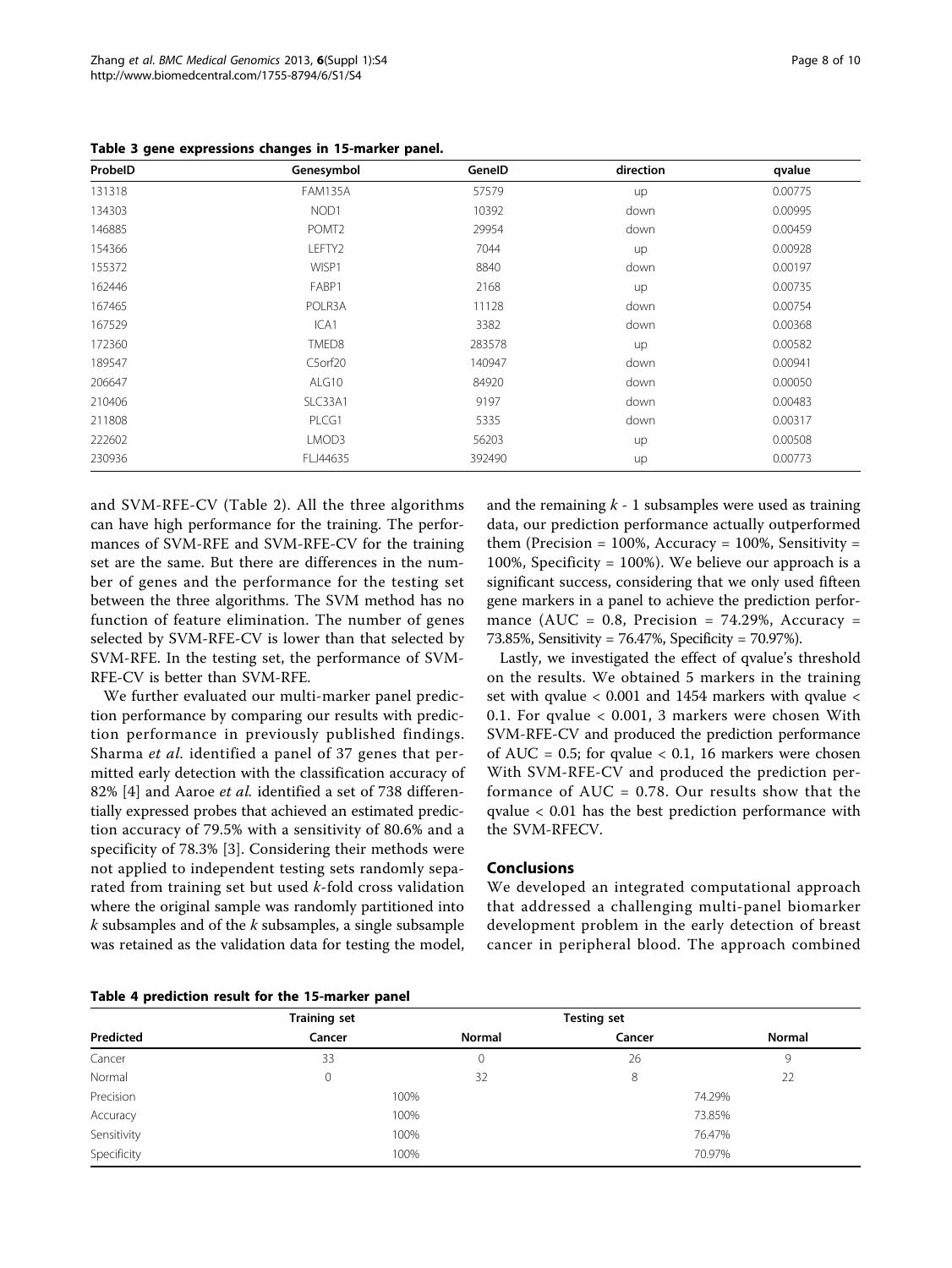<span id="page-8-0"></span>

recursive feature elimination of SVM with cross-validation. It automatically learned non-linear relationships between features and outcomes to generate the optimal predictive model with the least number of features, which achieved  $AUC = 0.80$  performance with a sensitivity of 76.47% and a specificity of 70.97% in the testing data set of 34 women with breast cancer and 31 healthy women controls.

The SVM-RFE based on cross-validation is able to identify the optimal multi-markers panel with the least number of genes. It can filter irrelevant, tissue-specific genes from those related to malignancy. It also identifies gene expression patterns related to severity of disease. It is an effective method for finding markers implicated in cancers. In the future, we will follow up with biological experiments to validate these biomarkers we identified with our collaborators.

# Additional material

[Additional file 1: P](http://www.biomedcentral.com/content/supplementary/1755-8794-6-S1-S4-S1.docx)athway analysis for the fifteen-marker panel.

#### Authors' contributions

YD and RD conceived the initial work and designed the method. FZ and YD downloaded the datasets, developed the classification method, and performed the statistical analyses. YD and HLK validated markers for early detection of breast cancer in peripheral blood. All authors are involved in the drafting and revisions of the manuscript.

#### Competing interests

The authors declare that they have no competing financial interests.

#### Acknowledgements

We thank Brian Denton, Woody Hagar, Anthony Tissera, and Lynley Dungan for help with the IPAD's database design and web development. We also thank two anonymous reviewers for comments that helped us improve this manuscript.